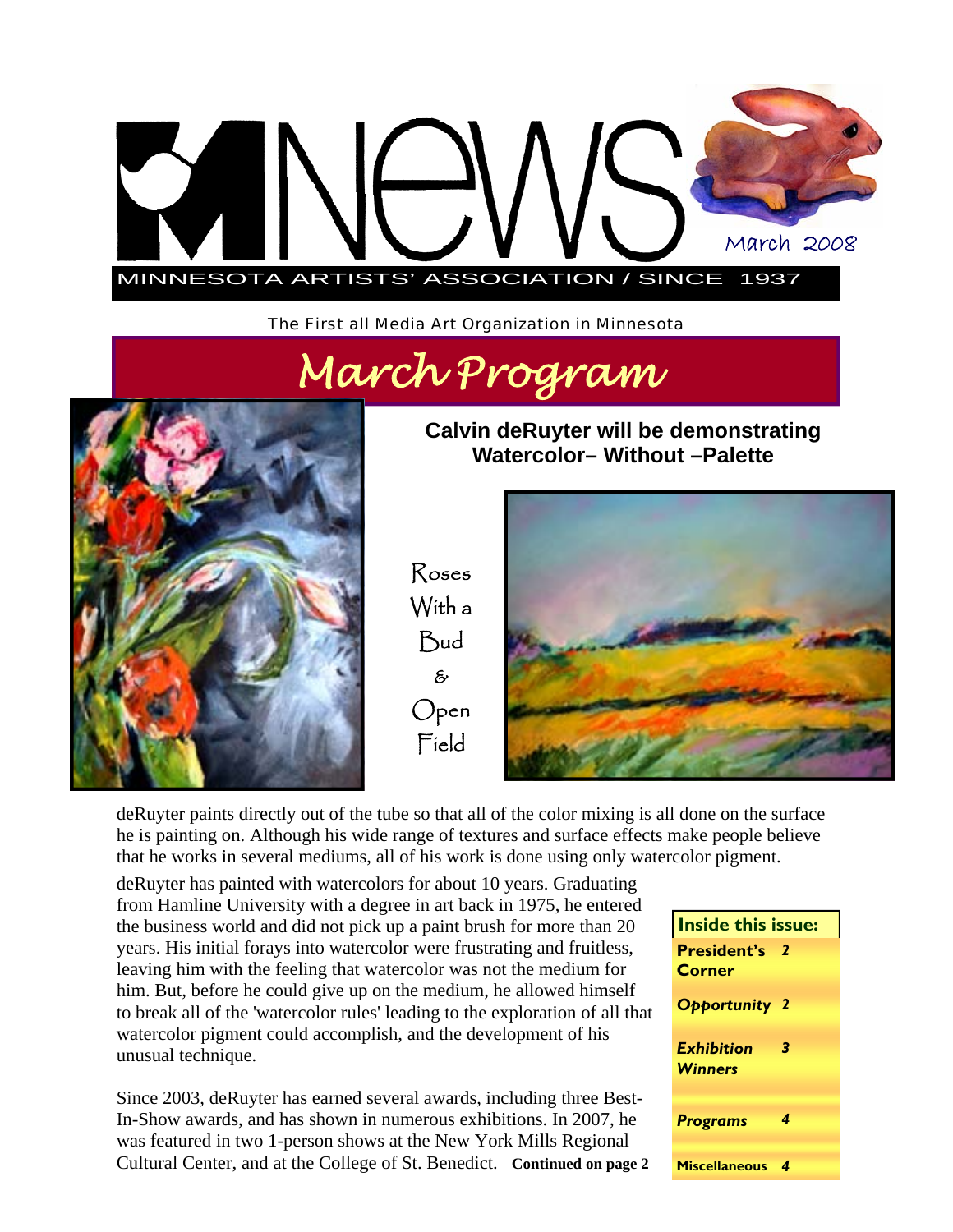

### **President's Corner** *by Ron Wilson*

Demo By Harriet Lievan

The February demo by Harriet was very fascinating! She brought big long boards and smaller boards that she puts marks or carvings in that she prints with. The windows in her buildings were made by the end of a piece of wood that is dovetailed. Her use of walnut inks, sumi inks and water soluble crayons made for very exciting pieces! She does not use a



traditional press, but stands on her wood to press the inks into the paper. The 1st image is the drawing, then the carving. See page 4 for more art!

## *Opportunities with Cal deRuyter*

#### **Continued from page 1**

He currently is scheduled to do 4 workshops for artists groups around the state this summer. His next one-day workshop in his Minneapolis studio will be held from 9am-4pm on Saturday, March 22 (you can email him at calboy55@hotmail.com for availability and details).

deRuyter has studio/gallery space at Studio 321 in the Northrup King Building in Minneapolis, and during the summer months in his studio/gallery space northwest of Alexandria, MN. His work can be seen at his website, www.CalsPortfolio.net .

#### **MAA Board of Directors**

#### **Administration**

| <b>President</b>               | <b>Ron Wilson</b>                  | 612-243-1315 |
|--------------------------------|------------------------------------|--------------|
| <b>Vice Pres.</b>              | <b>Charlie Breems</b> 952-913-8671 |              |
| <b>Secretary</b>               | <b>Sylvia Rudolph</b> 612-722-8416 |              |
| <b>Treasurer</b>               | <b>Jeanna Mever</b>                | 952-758-9446 |
| <b>Activities Coordinators</b> |                                    |              |

**Exhibitions: Sylvia Rudolph** 612-722-8416 **Programs Judy Lieber** 952-884-1815 **Membership Gene Terres** 612-825-4512

**Editor MAA Newsletter Terrie Christian** 763-546-5266 **terriepc@msn.com**

**Web Site Mgr**. **Amanda McCarty nefferkiti@msn.com** 

# *More Opportunity*

**Call for Artists:** The Oriental Restaurant/gallery in Woodbury is looking for artists wanting to display their work. Our restaurant is high volume and in a great location. Our theme is Middle Eastern, Greek and Chinese.

If interested please e-mail us a brief artist statement and some samples of your work or your website.

Reply to: laaishajs@ yahoo.com There is opportunity for painters as well as sculpture. Also, if anybody is interested in painting murals on some of the walls, it could become an advertisement for your work.

*March 2008 2 MAA News*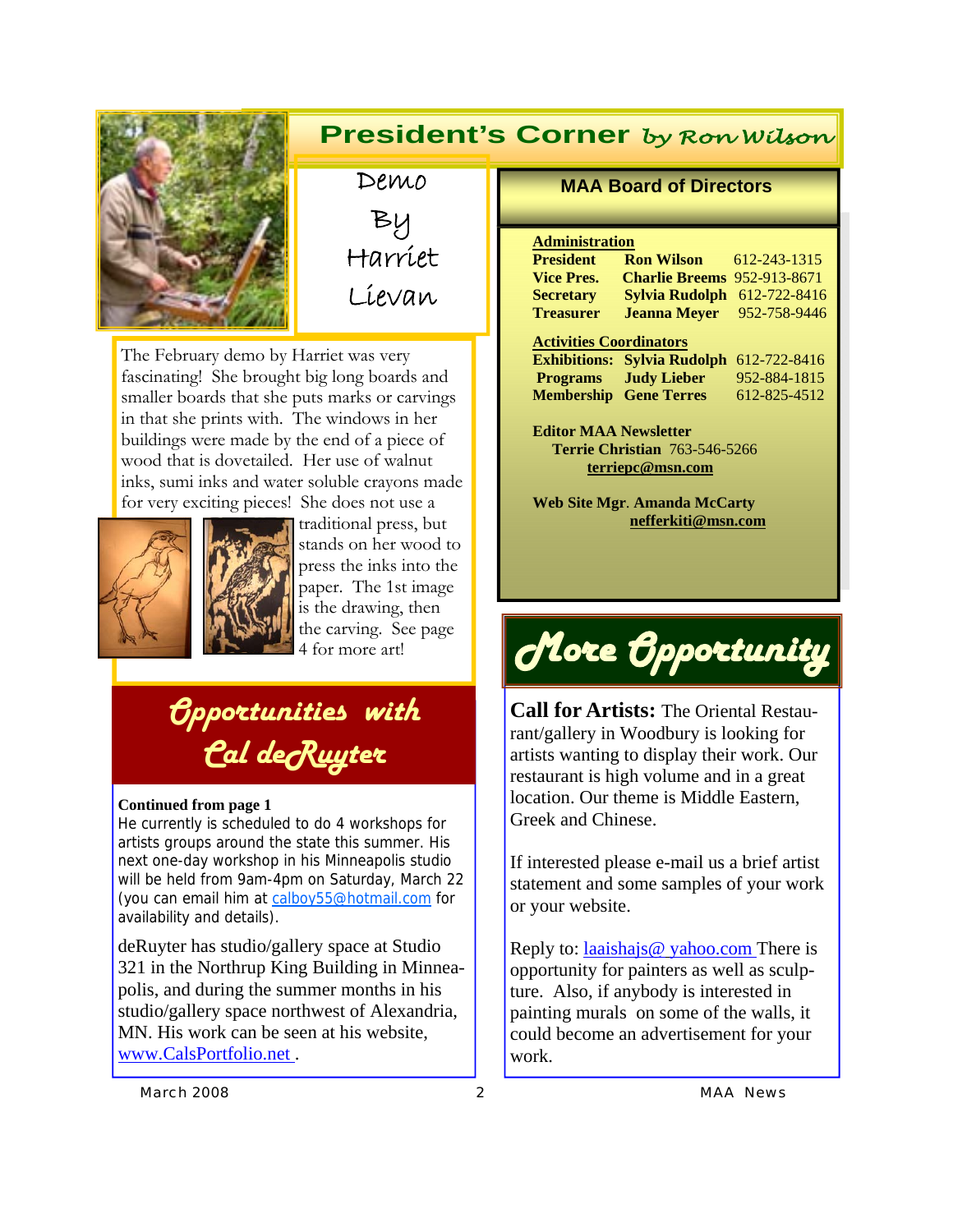**Row 1: Awards of Excellence, Row 2: Awards of Merit, Row 3: Honorable Mentions** 



Gorgeous Gourds Eleanor McIntosh







**Butterfly** Dave Primrose





When Summer Ends Eleanor McIntosh



Sand Dune Retreat Judy Lieber



*March 2008 3 MAA News*